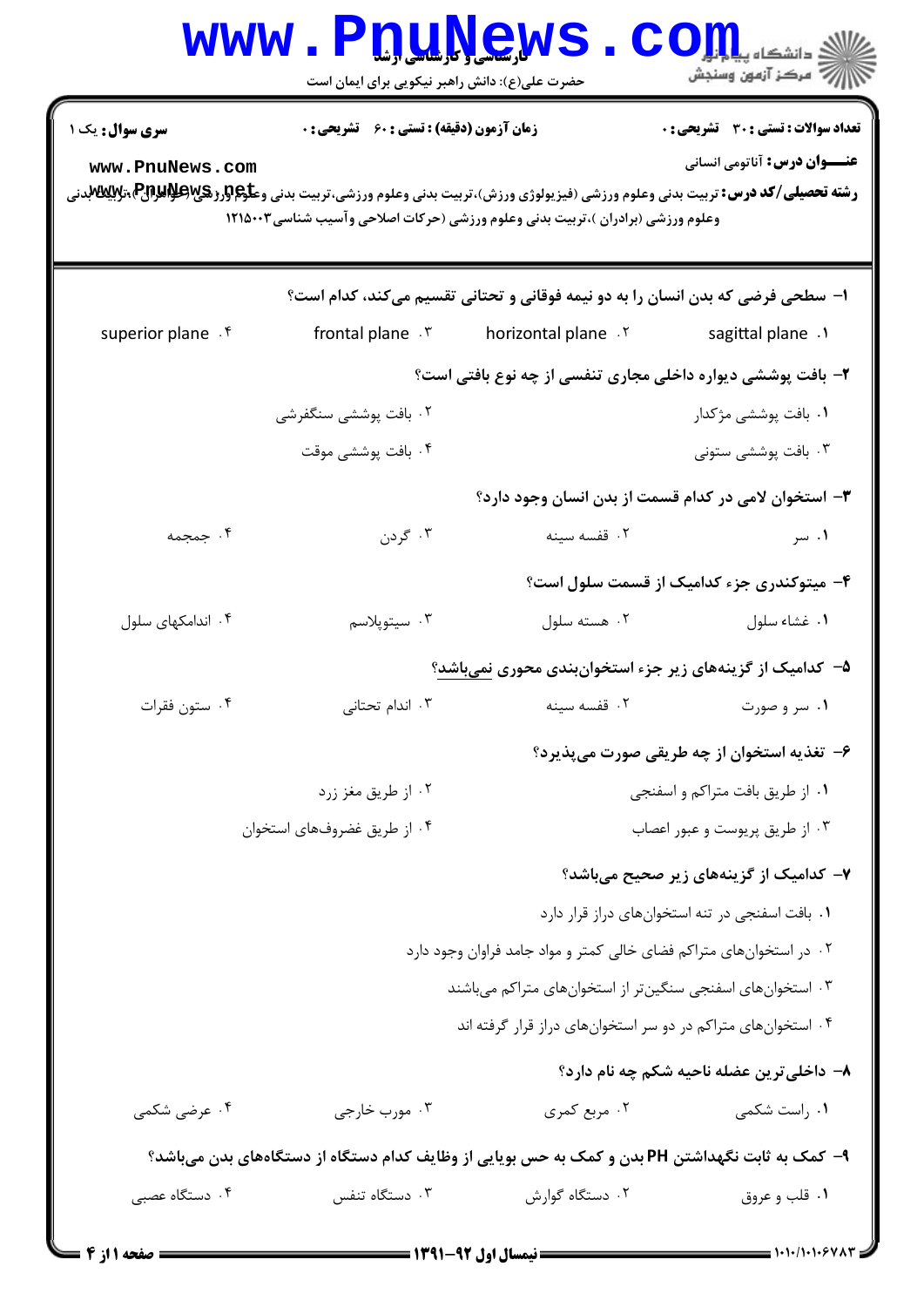|                                                                                                                                                                                                                                                                                                                                                                                                                 | www.Pnunew<br>حضرت علی(ع): دانش راهبر نیکویی برای ایمان است        |                                                                                 | د دانشگاه پ <mark>یای</mark> <mark>؛</mark><br>ے<br>7- مرکز آزمون وسنجش |  |  |
|-----------------------------------------------------------------------------------------------------------------------------------------------------------------------------------------------------------------------------------------------------------------------------------------------------------------------------------------------------------------------------------------------------------------|--------------------------------------------------------------------|---------------------------------------------------------------------------------|-------------------------------------------------------------------------|--|--|
| <b>تعداد سوالات : تستي : 30 - تشريحي : 0</b><br><b>زمان آزمون (دقیقه) : تستی : 60 ٪ تشریحی : 0</b><br>سری سوال: ۱ یک<br><b>عنـــوان درس:</b> آناتومی انسانی<br>www.PnuNews.com<br><b>رشته تحصیلی/کد درس:</b> تربیت بدنی وعلوم ورزشی (فیزیولوژی ورزش)،تربیت بدنی وعلوم ورزشی،تربیت بدنی وع <del>لو\$Rرز RAS والایمM</del> یترنی<br>وعلوم ورزشی (برادران )،تربیت بدنی وعلوم ورزشی (حرکات اصلاحی وآسیب شناسی۲۱۵۰۰۳ |                                                                    |                                                                                 |                                                                         |  |  |
|                                                                                                                                                                                                                                                                                                                                                                                                                 |                                                                    |                                                                                 | ۱۰– کوتاهترین بخش در روده باریک کدام است؟                               |  |  |
|                                                                                                                                                                                                                                                                                                                                                                                                                 | ۰۲ ژوژنم                                                           |                                                                                 | ۰۱ ايليوم                                                               |  |  |
|                                                                                                                                                                                                                                                                                                                                                                                                                 | ۰۴ کلیه بخشهای روده باریک به یک اندازه است                         |                                                                                 | ۰۳ دودنم                                                                |  |  |
| 11- بخش تحتانی دهلیز راست بوسیله کدام گزینه زیر به بطن راست منتهی میگردد؟                                                                                                                                                                                                                                                                                                                                       |                                                                    |                                                                                 |                                                                         |  |  |
| ۰۴ دریچه هلالی                                                                                                                                                                                                                                                                                                                                                                                                  | ۰۳ دریچه میترال                                                    | ۰۲ دریچه سه لتی                                                                 | ۰۱ دریچه دولتی                                                          |  |  |
|                                                                                                                                                                                                                                                                                                                                                                                                                 |                                                                    | <b>۱۲</b> - کدامیک از گزینههای زیر، از ویژگیهای اعصاب مغزی <u>نمیباشد</u> ؟     |                                                                         |  |  |
|                                                                                                                                                                                                                                                                                                                                                                                                                 |                                                                    | ۰۱ اعصاب مغزی ممکن است حسی، حرکتی و یا حرکتی مختلط باشد                         |                                                                         |  |  |
|                                                                                                                                                                                                                                                                                                                                                                                                                 | ۰۲ اعصاب مغزی بسیار منظم و با ترتیب مشخصی از نقاط مغز منشعب میشوند |                                                                                 |                                                                         |  |  |
|                                                                                                                                                                                                                                                                                                                                                                                                                 | ۰۳ تفاوت اعصاب مغزی با اعصاب نخاعی در نحوه آرایش آنهاست            |                                                                                 |                                                                         |  |  |
|                                                                                                                                                                                                                                                                                                                                                                                                                 |                                                                    |                                                                                 | ۰۴ تعداد اعصاب مغزی ۱۲ جفت میباشند                                      |  |  |
|                                                                                                                                                                                                                                                                                                                                                                                                                 |                                                                    |                                                                                 | <b>۱۳</b> - مرکز بلع، سرفه و استفراغ کجاست؟                             |  |  |
| ٠٢ بلع در بصل النخاع و سرفه و استفراغ در ساقه مغز                                                                                                                                                                                                                                                                                                                                                               |                                                                    | ٠١. بلع در ساقه مغز و سرفه و استفراغ در بصل النخاع                              |                                                                         |  |  |
| ۰۴ هر سه در ساقه مغز                                                                                                                                                                                                                                                                                                                                                                                            |                                                                    | ۰۳ هر سه در بصل النخاع                                                          |                                                                         |  |  |
|                                                                                                                                                                                                                                                                                                                                                                                                                 |                                                                    | ۱۴- کدامیک از عضلات زیر، جزء عضلات خلفی تنه میباشد؟                             |                                                                         |  |  |
|                                                                                                                                                                                                                                                                                                                                                                                                                 | biceps . Y                                                         |                                                                                 | pectoralis major .1                                                     |  |  |
| trapezious . f                                                                                                                                                                                                                                                                                                                                                                                                  |                                                                    |                                                                                 | rectus abdominis . ٣                                                    |  |  |
|                                                                                                                                                                                                                                                                                                                                                                                                                 |                                                                    | <b>۱۵</b> - محلی که اکسون یک نرون با نرون بعدی ارتباط پیدا میکند را چه میگویند؟ |                                                                         |  |  |
| ۰۴ سيناپس                                                                                                                                                                                                                                                                                                                                                                                                       | ۰۳ دندریت                                                          | ۰۲ اکسون                                                                        | ۰۱ مننژ                                                                 |  |  |
|                                                                                                                                                                                                                                                                                                                                                                                                                 |                                                                    |                                                                                 | ۱۶– محل اتصال عضله نردبانی قدامی کدام گزینه است؟                        |  |  |
|                                                                                                                                                                                                                                                                                                                                                                                                                 | ۰۲ روی دنده چهارم و پنجم                                           |                                                                                 | ۰۱ دنده اول در قسمت خلفی تر                                             |  |  |
|                                                                                                                                                                                                                                                                                                                                                                                                                 | ۰۴ روی سطح فوقانی دندههای اول                                      |                                                                                 | ۰۳ روی دنده دوم                                                         |  |  |
| ۱۷– استخوانی که با هیچیک از استخوانهای بدن مفصل نمیباشد، کدام است؟                                                                                                                                                                                                                                                                                                                                              |                                                                    |                                                                                 |                                                                         |  |  |
| ۰۴ قاپ                                                                                                                                                                                                                                                                                                                                                                                                          | ۰۳ خاجي                                                            | ۰۲ اطلس                                                                         | <b>۱.</b> لامی                                                          |  |  |
|                                                                                                                                                                                                                                                                                                                                                                                                                 |                                                                    |                                                                                 |                                                                         |  |  |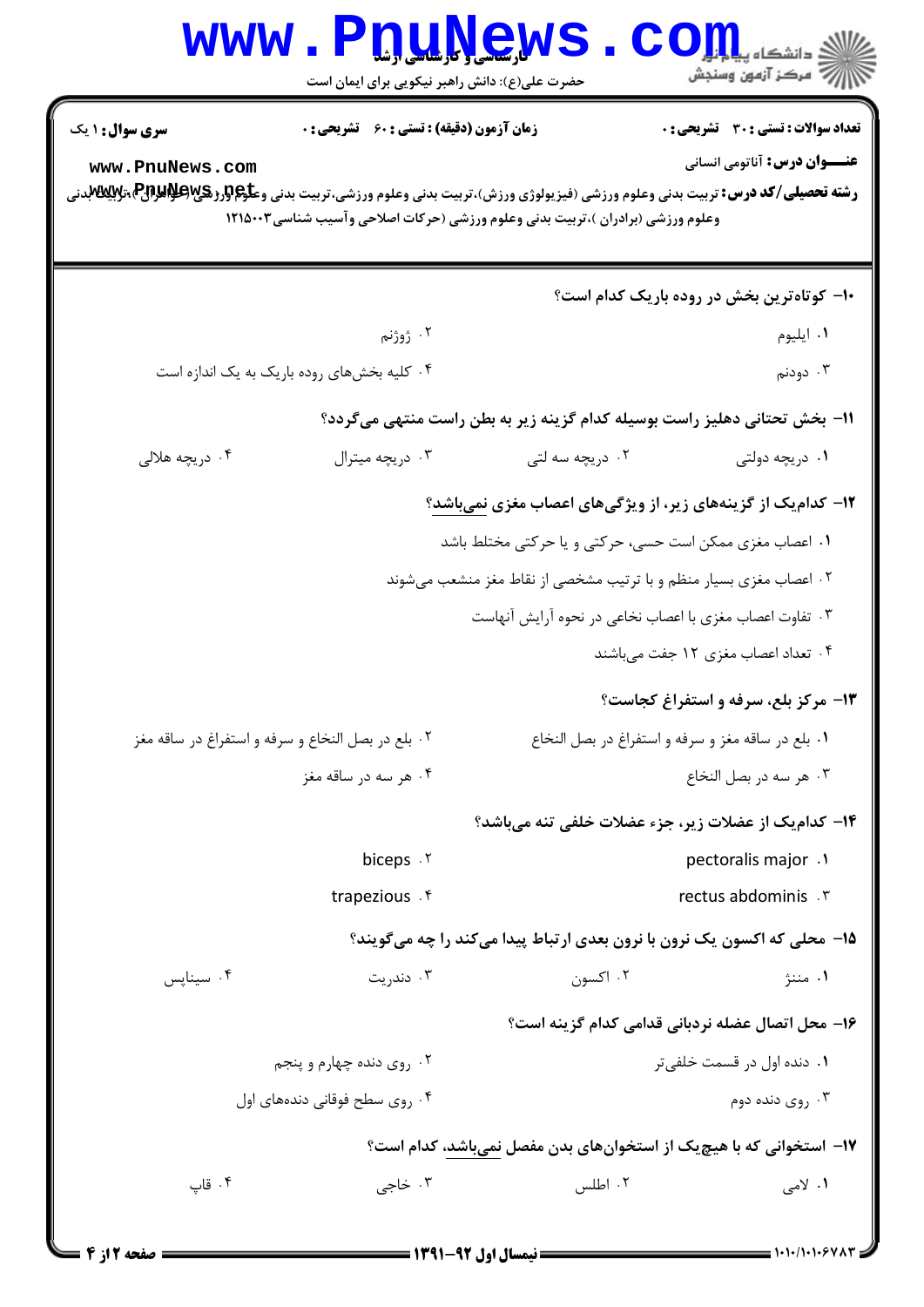| <b>WWW.</b>                                                                                                                                                                                                | <b>Pnullews</b><br>حضرت علی(ع): دانش راهبر نیکویی برای ایمان است                                                              |                  | ڪ دانشڪاه پ <b>يا ۾ لور</b><br>ا∛ مرکز آزمون وسنجش                                                                                         |  |
|------------------------------------------------------------------------------------------------------------------------------------------------------------------------------------------------------------|-------------------------------------------------------------------------------------------------------------------------------|------------------|--------------------------------------------------------------------------------------------------------------------------------------------|--|
| <b>سری سوال : ۱ یک</b><br>www.PnuNews.com<br><b>رشته تحصیلی/کد درس:</b> تربیت بدنی وعلوم ورزشی (فیزیولوژی ورزش)،تربیت بدنی وعلوم ورزشی،تربیت بدنی وع <del>لو\$Rرز RAS والایم</del> الالي توليدني           | زمان آزمون (دقیقه) : تستی : 60 ٪ تشریحی : 0<br>وعلوم ورزشی (برادران )،تربیت بدنی وعلوم ورزشی (حرکات اصلاحی وآسیب شناسی۱۲۱۵۰۰۳ |                  | <b>تعداد سوالات : تستی : 30 ٪ تشریحی : 0</b><br><b>عنـــوان درس:</b> آناتومی انسانی                                                        |  |
|                                                                                                                                                                                                            |                                                                                                                               |                  | 18- محل اتصال عضله نیموتری کدام گزینه است؟                                                                                                 |  |
|                                                                                                                                                                                                            | ۰۲ روی کندیل داخلی استخوان درشتنی                                                                                             |                  | ۰۱ سطح داخلی استخوان درشتنی در انتهای فوقانی                                                                                               |  |
| ۰۴ بخش قدامی استخوان درشتنی                                                                                                                                                                                |                                                                                                                               |                  | ۰۳ سر استخوان نازکنی                                                                                                                       |  |
| ۱۹- جمله زیر از مشخصههای کدام مهرهها میباشد؟<br><b>" این مهرهها دارای تنه کوچکی هستند،</b> زائده عرضی در این مهرهها کوتاه و زائده خاری دو شاخه میباشد و روی زوائد<br>عرضی این مهرهها سوراخهایی وجود دارد ؒ |                                                                                                                               |                  |                                                                                                                                            |  |
| ۰۴ مهرههای سینهای                                                                                                                                                                                          | ۰۳ مهرههای گردنی                                                                                                              | ۰۲ مهرههای کمری  | ۰۱ مهرههای پشتی                                                                                                                            |  |
|                                                                                                                                                                                                            |                                                                                                                               |                  | ۲۰– استخوانهای ساعد کدامند؟                                                                                                                |  |
| TIBIA, ULNA . ۴                                                                                                                                                                                            | TIBIA, FIBULA . ٣                                                                                                             | RADIAL, FOSSA .Y | RADIUS, ULNA .1                                                                                                                            |  |
|                                                                                                                                                                                                            |                                                                                                                               |                  | <b>۳۱</b> – مفصلهای اطلس و آسه، زند زبرین و استخوانهای مچ دست، استخوان بازو و زند اسفل، <u>بهترتیب</u> از کدام نوع مفاصل<br>سينويال هستند؟ |  |
| ۰۲ استوانهای - بیضوی- کروی- لولایی                                                                                                                                                                         |                                                                                                                               |                  | ٠١ لولايي- استوانهاي- بيضوي- كروى                                                                                                          |  |
|                                                                                                                                                                                                            | ۰۳ بیضوی - استوانهای- کروی - لولایی<br>۰۴ استوانهای - کروی- بیضوی - لولایی                                                    |                  |                                                                                                                                            |  |
| ۲۲– انتهای آخرمی استخوان ترقوه با کدامیک از استخوانها مفصل میشود؟                                                                                                                                          |                                                                                                                               |                  |                                                                                                                                            |  |
|                                                                                                                                                                                                            | ۰۲ خار کتف                                                                                                                    |                  | ۰۱ جناغ سينه                                                                                                                               |  |
|                                                                                                                                                                                                            | ۰۴ زائده آخرمی استخوان کتف                                                                                                    |                  | ۰۳ حفره تحت کتفی                                                                                                                           |  |
|                                                                                                                                                                                                            |                                                                                                                               |                  | ۲۳- کدام عضله زیر، جزء عضلات بخش خلفی ران میباشد؟                                                                                          |  |
| ۰۴ سوئز خاصره ای                                                                                                                                                                                           | ۰۳ دو سر رانی                                                                                                                 | ۰۲ خیاطه         | ۰۱ راست رانی                                                                                                                               |  |
|                                                                                                                                                                                                            |                                                                                                                               |                  | <b>۳۴</b> - کدام گزینه تفاوت لگن در دو جنس زن و مرد را <u>نشان نمی</u> دهد؟                                                                |  |
|                                                                                                                                                                                                            |                                                                                                                               |                  | ٠١ لگن زن كوتاهتر و پهنتر مى باشد                                                                                                          |  |
|                                                                                                                                                                                                            |                                                                                                                               |                  | ۰۲ استخوان خاجی در مرد پهنتر است                                                                                                           |  |
| ۰۳ سوراخ سدادی در مردان بیضی شکل و در زنان مثلثی شکل است                                                                                                                                                   |                                                                                                                               |                  |                                                                                                                                            |  |
|                                                                                                                                                                                                            |                                                                                                                               |                  | ۰۴ زنان دارای لگن پهنتر نسبت به مردان هستند                                                                                                |  |
|                                                                                                                                                                                                            |                                                                                                                               |                  |                                                                                                                                            |  |